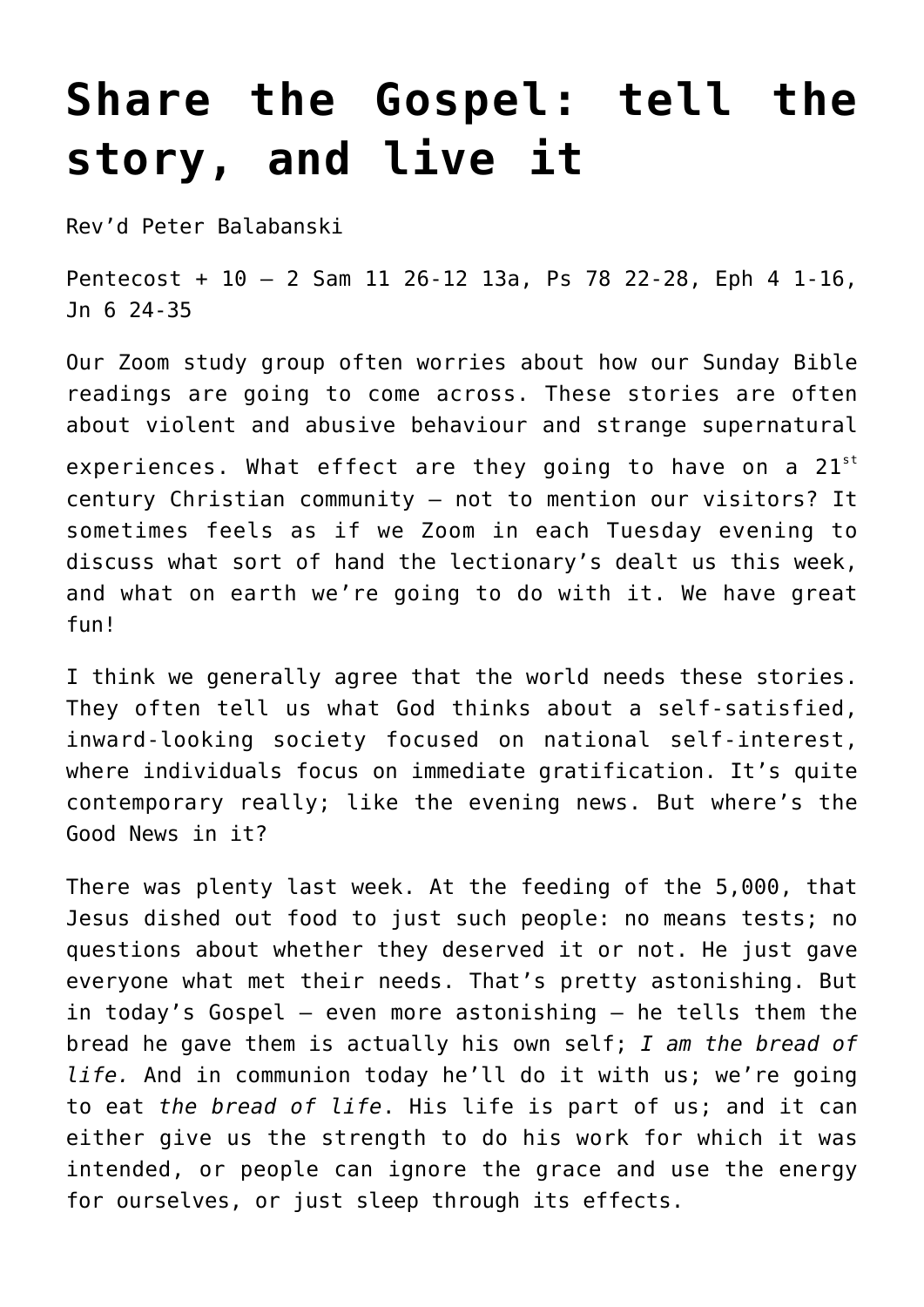And that's what seems to happen to the Gospel now in prosperous, self-satisfied communities. It seems almost to be received as a right rather than a grace. And because it's been received as some sort of a right, it's treated as our property, and not to be shared. … Is this what some people mean when they say that their religion is a private matter? Not that it's too personal to talk about, but that it's a commodity, like everything else our society tells us to hoard and insure? Does saying it's private keep it from anyone who'd come to enjoy it with us.

This seems more and more contemporary to me.

The Gospel is given to be shared, just like everything else is on this Earth. That's not in question. The *question* is *how* do we share it? And by this, I mean something quite different from acting on the Gospel. Acting on the Gospel is a wonderful and necessary thing. It means living compassionately and justly; loving our neighbours as ourselves. Acting on the Gospel is living a life which opens ourselves generously to a world that is desperately in need of grace. And that's a wonderful way to live: yet even that's not everything.

*Sharing* the Gospel is more than that. It's always meant *telling the story*; telling it to someone who doesn't know it; or who needs to hear it afresh. Just as we tell our children the stories that we grew up with – nourish our children with the food that we were nourished with  $-$  we are to tell people  $$ tell all God's children the Gospel; tell them the Gospel which has given us our life in Christ. We are to share with them the bread of life as we have known it  $-$  in the living Christ we meet in the Gospel stories: the living Christ we meet in the broken bread and wine poured out.

The simplest way for us to share the stories is to read the Bible together with others in church and in home groups – like our Zoom group. If we're not in a home group or a group that meets in a pub or café or a park – a group who reads the